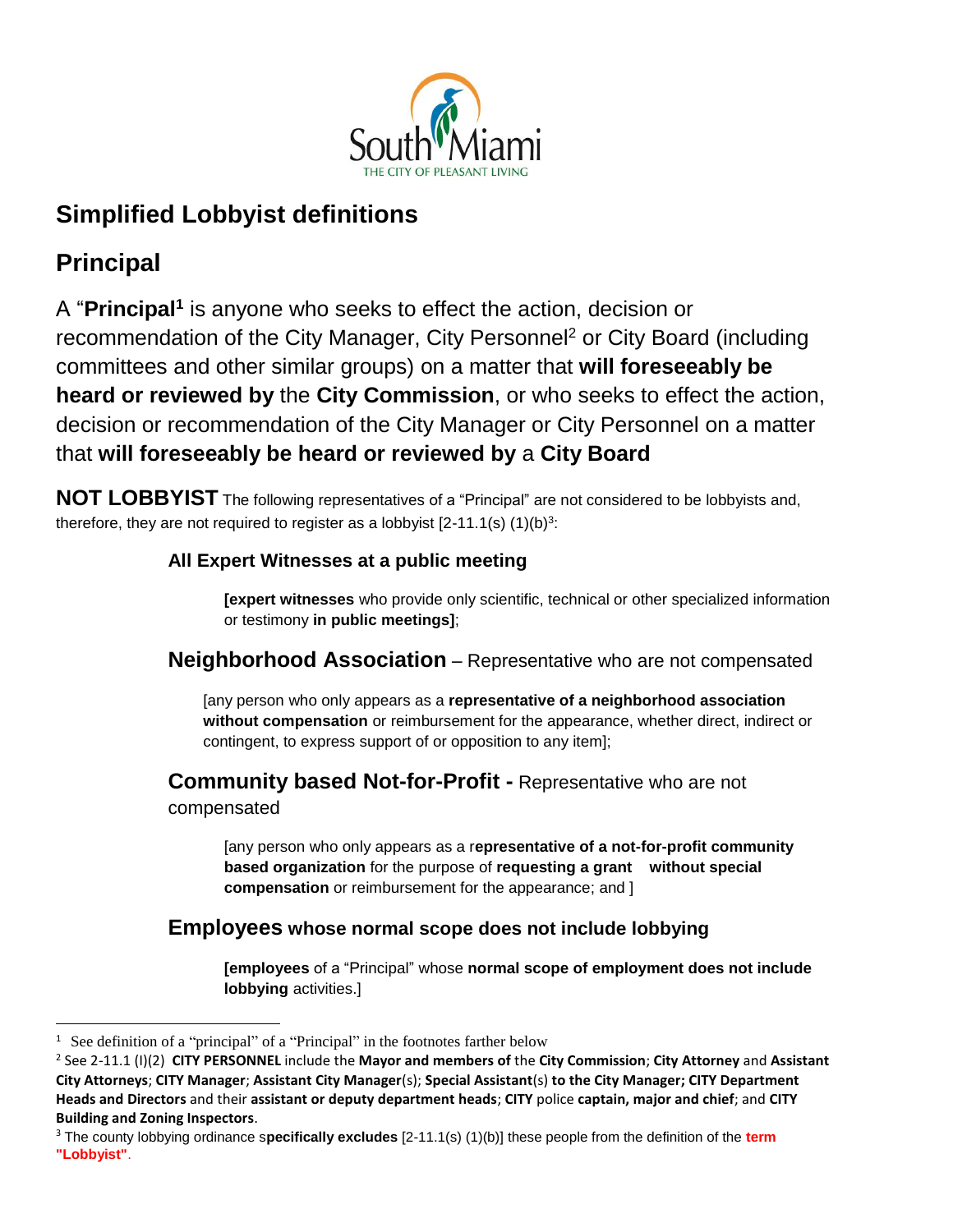# **Lobbyist but NOT required to register:**

# **Any public officer.**

Sec. 2-11.1(s)(3)(a)**Any public officer**, [which includes] employee or appointee and who only appears in his or her official capacity shall **not be required to register** as a lobbyist.

### **Self-Representation**

Sec. 2-11.1(s)(3)(b) Any person who only appears in his or her own individual capacity for the purpose of **self-representation** without compensation or reimbursement, whether direct, indirect or contingent, to express support of or opposition to any item, shall **not be required to register** as a lobbyist.

# **Lobbyist - Required to Register but Not Pay**

# **A principal<sup>4</sup> of a Principal – without special compensation**

[Sec. 2-11.1(s) (3) (b) **A principal of any corporation**, partnership or other entity **who appears as a lobbyist** on behalf of that entity, **without special compensation** or reimbursement for the appearance, whether direct, indirect or contingent, to express support of or opposition to any item, **shall register** with the Clerk as required by this subsection, but **shall not** be required to **pay any registration fees**.

# **Not-for-Profit Representative without special compensation**

Sec. 2-11.1(s) (4) Any person who only appears as a representative of a **not-for-profit** corporation or entity (such as a charitable organization, or a trade association or trade union), **without special compensation** or reimbursement for the appearance, whether direct, indirect or contingent, to express support of or opposition to any item, **shall register** with the Clerk as required by this subsection, but, upon request, shall **not be required to pay** any registration fees.

#### **Micro Enterprise** Representative

 $\overline{a}$ 

Sec. 2-11.1(s) (4) Any principal who only appears as a representative of **a certified Micro Enterprise,** as defined in **Section 28.1.1.1.1** of the Code, [**without special compensation** or reimbursement for the appearance, whether direct, indirect or contingent, to express support of or opposition to any item, **shall register** with the Clerk as required by this subsection, but, upon request, shall **not** be **required to pay** any registration fees.

#### **Level I Community Small Business Enterprise** Representative

Sec. 2-11.1(s) (4) as a representative of a certified **Level I Community Small Business Enterprise**, as defined in Section 10-33.02 [**without special compensation** or reimbursement for the appearance, whether direct, indirect or contingent, to express support of or opposition to

<sup>4</sup> The word "Principal" with a capital "P" is the person seeking to influence a decision, etc. The word "principal" with a lower case "p" is the representive/lobbyist for the Prinicipal who has control over, or authority to act for, the Principal. A "principal" includes the President of a corporation. (RQO 10-09), the Owner, president or chief shareholder of a corporation or an individual who has been designated or who has the apparent authority to make final decisions on behalf of the corporate entity. (RQO 10-09) or a member of the corporate board who has been appointed by the corporation to serve as its representative during negotiations. (RQO 08-41). However, a chief financial officer is not a principal if his normal scope of employment does not include lobbying activities. 9RQO 08-41) and if so he is an employee exempt from registering.